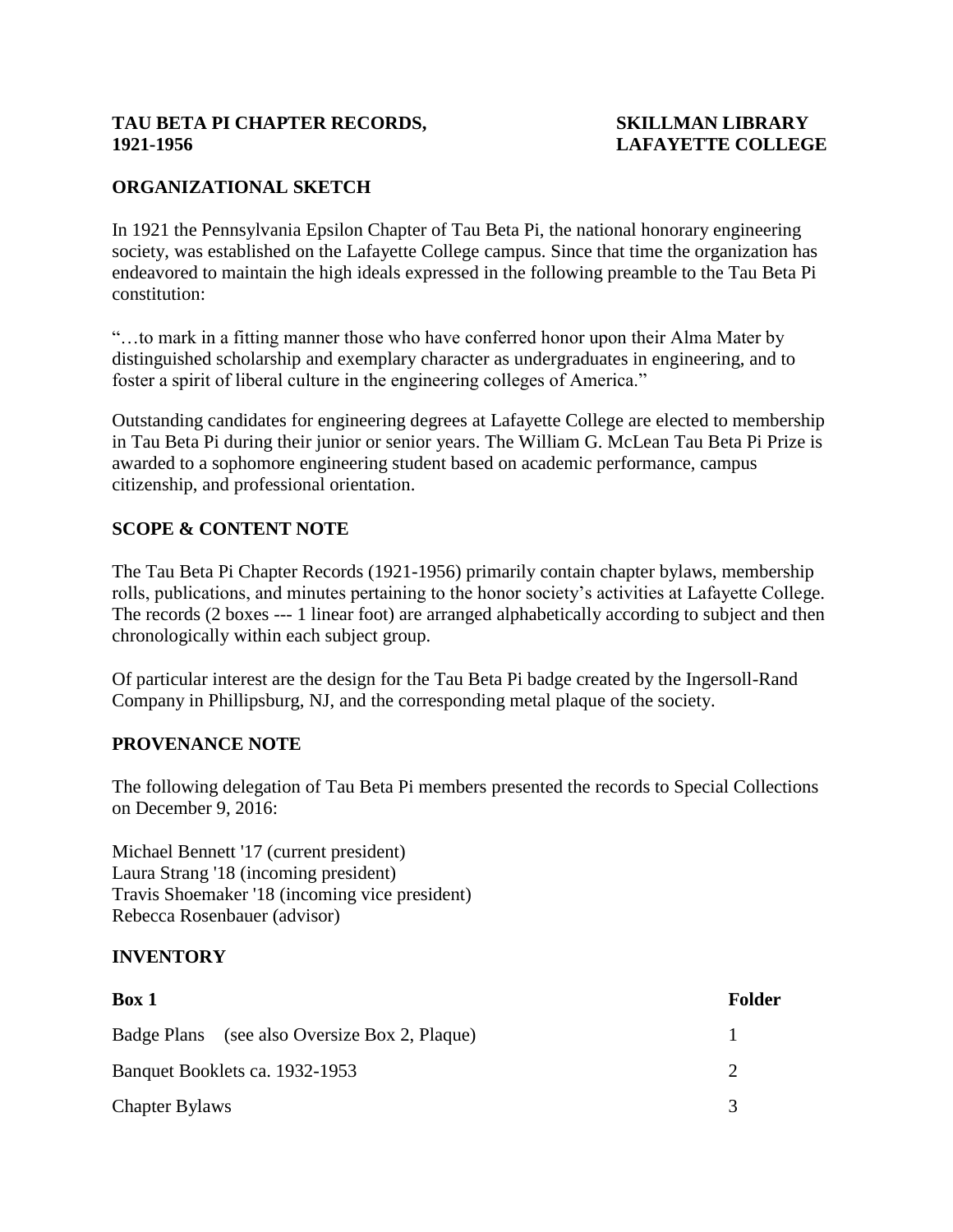| Chapter Roll ca. 1904-1956     | $\overline{4}$ |
|--------------------------------|----------------|
| <b>Convention Minutes 1940</b> | 5              |
| Minutes                        |                |
| May-June 1921                  | 6              |
| Oct 1921-May 1922              | 7              |
| Oct 1922-Oct 1923              | 8              |
| May 1924-May 1925              | 9              |
| Sept 1925-May 1926             | 10             |
| Sept 1926-May 1927             | 11             |
| Sept 1927-May 1928             | 12             |
| Oct 1928-May 1929              | 13             |
| Sept 1929-May 1930             | 14             |
| Oct 1930-May 1931              | 15             |
| Oct 1931-May 1932              | 16             |
| Oct 1932-April 1933            | 17             |
| Oct 1933-May 1934              | 18             |
| Oct 1934-May 1935              | 19             |
| Oct 1935-May 1936              | 20             |
| Oct 1936-April 1937            | 21             |
| Oct 1937-May 1938              | 22             |
| Oct 1938-May 1939              | 23             |
| Oct 1939-May 1940              | 24             |
| Oct 1940-April 1941            | 25             |
| Sept 1941-April 1942           | 26             |
| Sept 1942-Aug 1943             | 27             |
| Oct 1943-April 1944            | 28             |
| Oct 1946-May 1947              | 29             |
| Oct 1947-May 1948              | 30             |